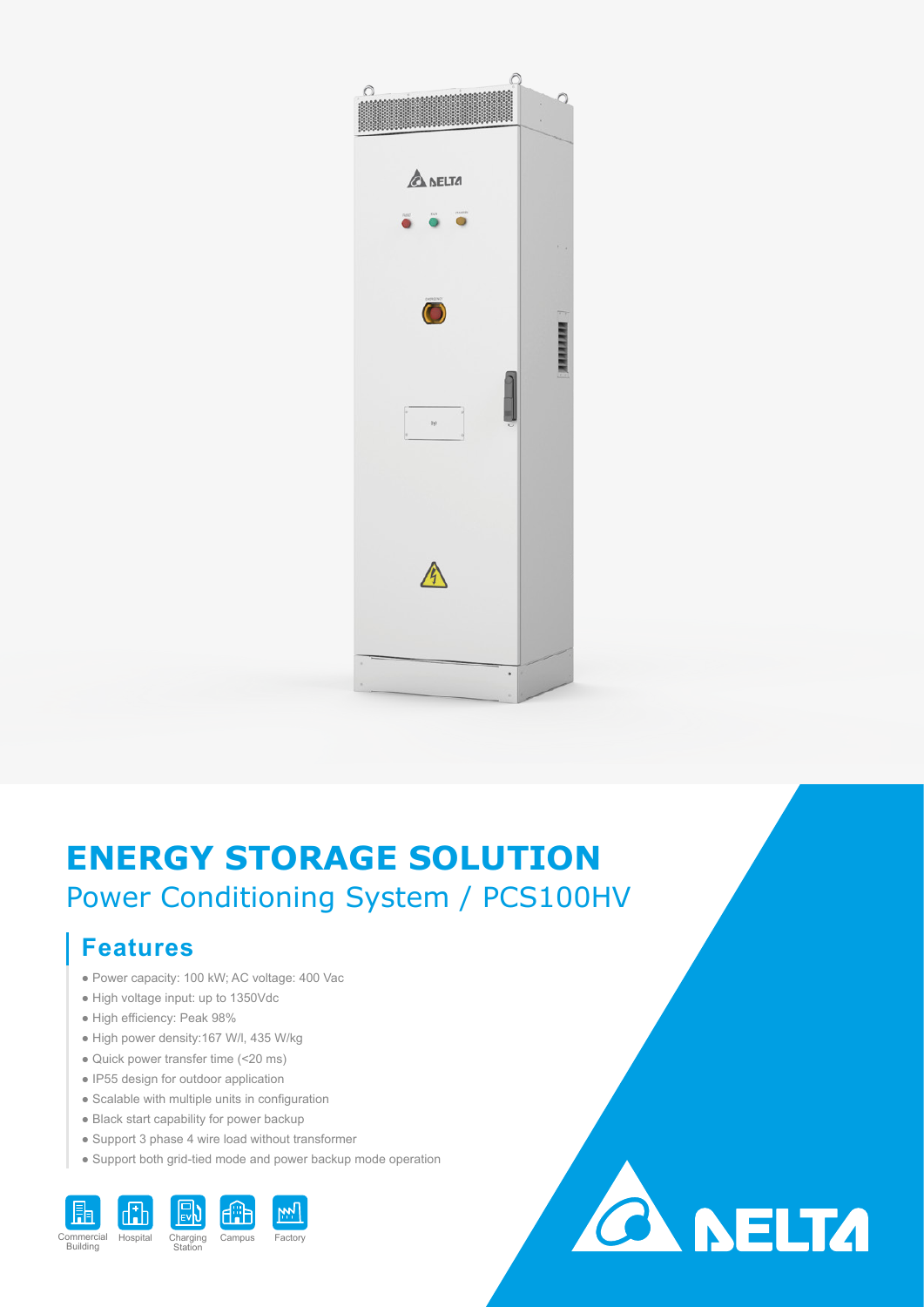### **The Leading Power for Energy Storage**

Delta Power Conditioning System (PCS) is a bi-directional energy storage inverter for grid-tied and off-grid applications including power backup, peak shaving, load shifting, PV self-consumption, PV smoothing, etc. It demonstrates industry leading power performance with high power efficiency and low stand-by power loss. It is compact for space saving and offers scalability for various system configurations and integration with mainstream branded battery systems.



### **System Architecture**



#### **Applications**

- Real and reactive power compensation
- Power backup for local load
- Demand charge management / peak shaving
- Load shifting for time-of-use savings

\* Micro-grid operation without utility grid, with other distributed energy resource, such as Diesel Generator, Solar and etc. is not supported in the current design.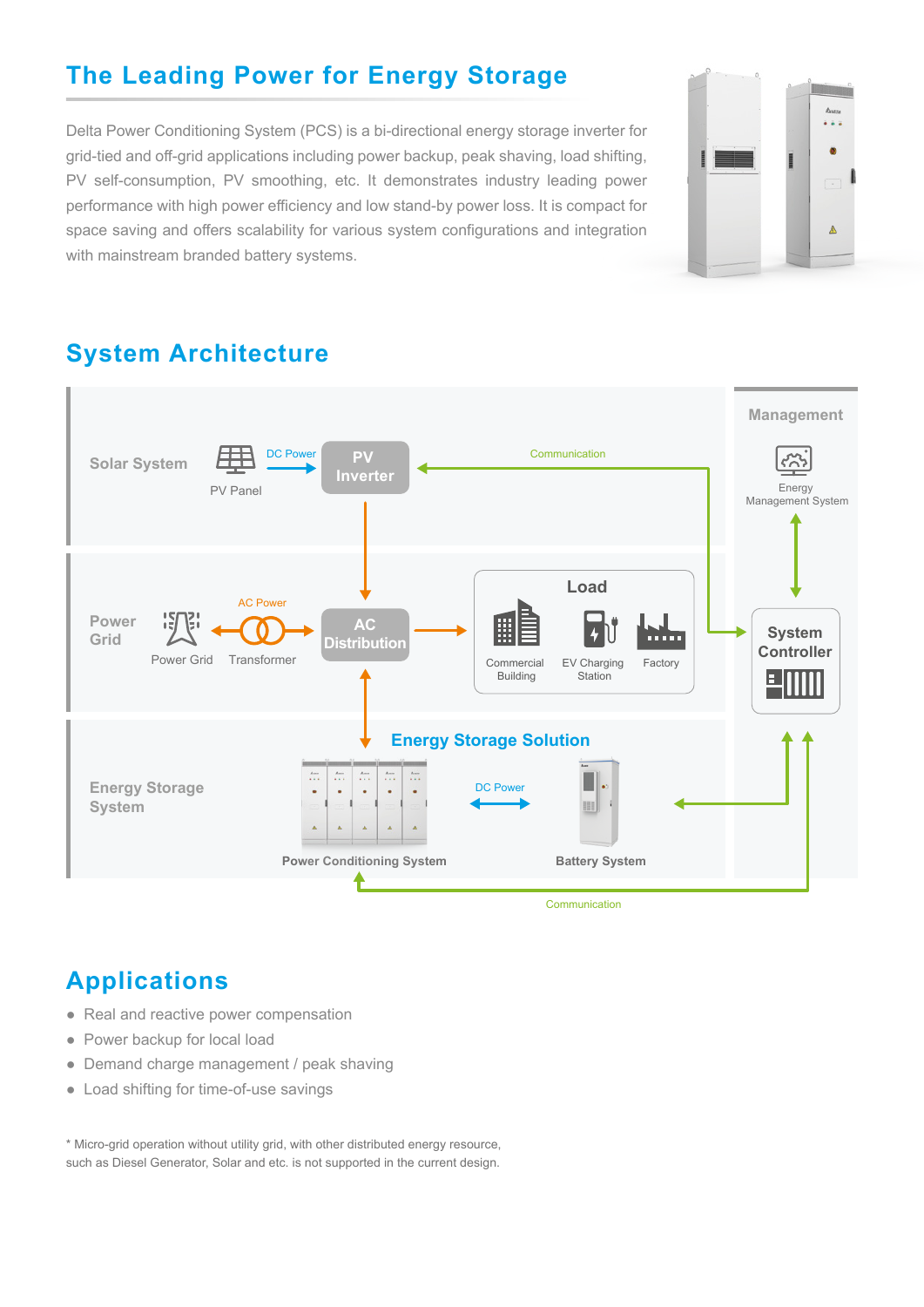## **Specifications**

| <b>Model Name</b>               | <b>PCS100HV</b>                                                                                                                             |
|---------------------------------|---------------------------------------------------------------------------------------------------------------------------------------------|
| <b>AC Connection</b>            |                                                                                                                                             |
| Rated Grid Voltage              | 400 Vac (3P, N, PE) or (3P, PE)                                                                                                             |
| Grid Voltage Range              | $310 - 450$ Vac                                                                                                                             |
| <b>Rated Grid Frequency</b>     | 50 Hz                                                                                                                                       |
| <b>Frequency Range</b>          | 45~55 Hz                                                                                                                                    |
| Rated AC Power                  | 100 kVA / kW                                                                                                                                |
| <b>Rated AC Current</b>         | 145 A                                                                                                                                       |
| Max. Continuous AC Current      | 167 A                                                                                                                                       |
| Maximum AC Power                | 110 kVA / kW                                                                                                                                |
| <b>Current THD</b>              | $< 3\%$                                                                                                                                     |
| DC current injection            | <0.5% rated current                                                                                                                         |
| Power Factor                    | -1 to 1, continuously adjustable                                                                                                            |
| <b>DC Connection</b>            |                                                                                                                                             |
| DC Voltage Range                | 650 ~ 1,350 Vdc for 3P3W <sup>1)</sup> / 700 ~ 1,350 Vdc for 3P4W in Off-grid mode <sup>1), 2)</sup>                                        |
| Start Up DC Voltage             | 650V                                                                                                                                        |
| Rated Discharge / Charge Power  | 102 kW / 98 kW                                                                                                                              |
| Max. Discharge / Charge Current | 157A/151A                                                                                                                                   |
| <b>Standalone Operation</b>     |                                                                                                                                             |
| <b>Rated Output Voltage</b>     | 400Vac (3P, N, PE)                                                                                                                          |
| <b>Rated Output Power</b>       | 100 kVA / kW with linear load; 80 kVA with RCD load (lpk $\leq$ 240A) <sup>3)</sup>                                                         |
| <b>Rated Output Current</b>     | 145 A                                                                                                                                       |
| Output Voltage THD              | < 3% @ rated linear load                                                                                                                    |
| <b>Performance</b>              |                                                                                                                                             |
| Peak Efficiency                 | 98%                                                                                                                                         |
| <b>Standby Loss</b>             | <25W @ sleep mode                                                                                                                           |
| <b>Environment</b>              |                                                                                                                                             |
| Max. Altitude                   | 4,000 m, de-rating >3000m                                                                                                                   |
| <b>Operating Temperature</b>    | -30 °C to +60 °C, de-rating >45°C                                                                                                           |
| Humidity                        | 0 to 95% RH, non-condensing                                                                                                                 |
| <b>Acoustic Noise</b>           | < 70 dB @ 1 m @25°C @ rated condition, max. 75 dB                                                                                           |
| Cooling                         | Forced air with speed control                                                                                                               |
| <b>Enclosure Rating</b>         | <b>IP55</b>                                                                                                                                 |
| <b>General</b>                  |                                                                                                                                             |
| User Interface                  | LED, EPO, Ethernet                                                                                                                          |
| Communication                   | Ethernet/Modbus TCP, RS-485 / Modbus RTU (optional)                                                                                         |
| Dimension (W x H x D)           | 600 x 2000 x 500 mm                                                                                                                         |
| Net Weight                      | 230 kg                                                                                                                                      |
| Certificate                     | Safety: IEC 62477-1, EN62477-1<br>Grid Code: AS/NZS 4777.2:2020<br>EMC: IEC/EN 61000-6-2, IEC/EN 61000-6-4<br>Vibration: IEC 60068-2-6:2007 |
| Protection                      | DC reverse protection/OVP/UVP/OCP/ DC insulation detection                                                                                  |
| <b>Product Conformity</b>       | CE, RCM                                                                                                                                     |
| Applicable Battery Chemistry    | Lithium-ion, lead-acid, flow battery                                                                                                        |
| Country/Region of Manufacturer  | Taiwan                                                                                                                                      |

1) Output power will be de-rating, if DC voltage is higher than 1250V

2) The minimum DC voltage should be larger than 750V, if the load is 100% unbalanced load

3) Transformer or motor load or rectifier load, which has large inrush current (Ipk>240A) is not included. Dyn transformer is more preferred to connect to PCS in standalone mode.

\* Specifications are subject to change without prior notice